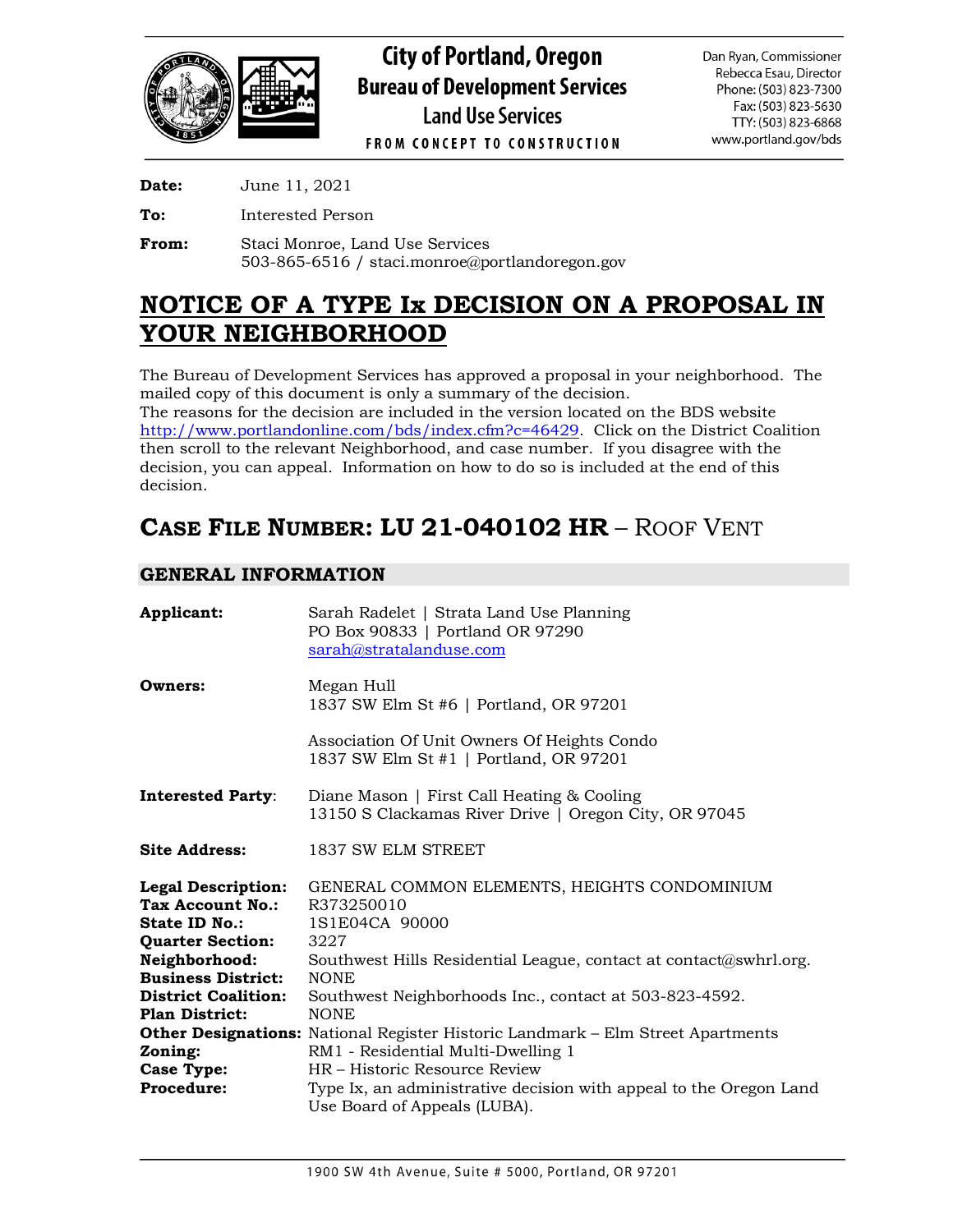## **Proposal:**

The applicant seeks Historic Resource Review to add a roof vent on the rooftop of the western wing of the Elm Street Apartments, a National Historic Landmark. The vent will project 12" above the roof and be painted a dark color (dark grey or black) to match the roof color.

This project requires historic resource review as it does not meet the exemptions of 33.420.045.

## **Relevant Approval Criteria:**

In order to be approved, this proposal must comply with the approval criteria of Title 33, Portland Zoning Code. The relevant approval criteria are:

• Section 33.846.060.G

# **ANALYSIS**

**Site and Vicinity:** The Elm Street Apartments face south on SW Elm Street at the northeast corner of Elm and Nineteenth Street, in a neighborhood of single- and two-story houses. The eight-unit apartment building is situated in Carter's Addition, Block 85, on Lots 5 and 6, which have a combined area of 100 feet square. The apartment's row of four front porches are about 15 feet from the sidewalk on Elm Street. The building's side setbacks are about 3 feet. The yard and courtyard, visible from the street, are well landscaped with traditional plants. A small concrete fountain is located at the courtyard entrance. Street trees have been replaced in front of the apartments, but many mature elm and chestnut trees are in the immediate environs. The rear (north) side has very little landscaping as most of the space is dedicated to the driveway and garage.

The predominant style is Craftsman with Arts and Crafts and Prairie style elements successfully integrated into the overall design. The building is U-shaped and bilaterally symmetrical along a north/south axis. Paired 2-story porches flank either side of the central courtyard. The 2 entrances are located between the porches on either side of the courtyard. The building is two stories high from the Elm Street side, however the concrete daylight basement is fully above ground mid-way back from Elm Street. The main roof has a low pitch and is hipped except for the porches. Bathroom vents as well as the chimneys are constructed of brick.

The apartment is of wood-frame construction. Brick, stucco, and imitation half-timbering face the exterior walls. The half-timbering consists of vertical and horizontal patterning, the horizontal being dominant, emphasizing the bands of windows and belt courses. Slight projections of the upper walls over the lower story, the treatment of fenestration, and a varied yet restrained treatment of exterior wall surfaces all contribute to a subtle yet complex visual experience.

**Zoning:** The RM1 zone is a low-scale multi-dwelling zone that is generally applied in locations intended to provide a transition in scale to single-dwelling residential areas, such as the edges of mixed-use centers and civic corridors, and along or near neighborhood corridors. Allowed housing is characterized by one to three story buildings that relate to the patterns of residential neighborhoods, but at a somewhat larger scale and building coverage than allowed in the single-dwelling zones. The major types of new development will be duplexes, triplexes, rowhouses, courtyard housing, small apartment buildings, and other relatively small-scale multi-dwelling and small-lot housing types that are compatible with the characteristics of Portland's residential neighborhoods.

The Historic Resource Protection overlay is comprised of Historic and Conservation Districts, as well as Historic and Conservation Landmarks and protects certain historic resources in the region and preserves significant parts of the region's heritage. The regulations implement Portland's Comprehensive Plan policies that address historic preservation. These policies recognize the role historic resources have in promoting the education and enjoyment of those living in and visiting the region. The regulations foster pride among the region's citizens in their city and its heritage. Historic preservation beautifies the city, promotes the city's economic health, and helps to preserve and enhance the value of historic properties.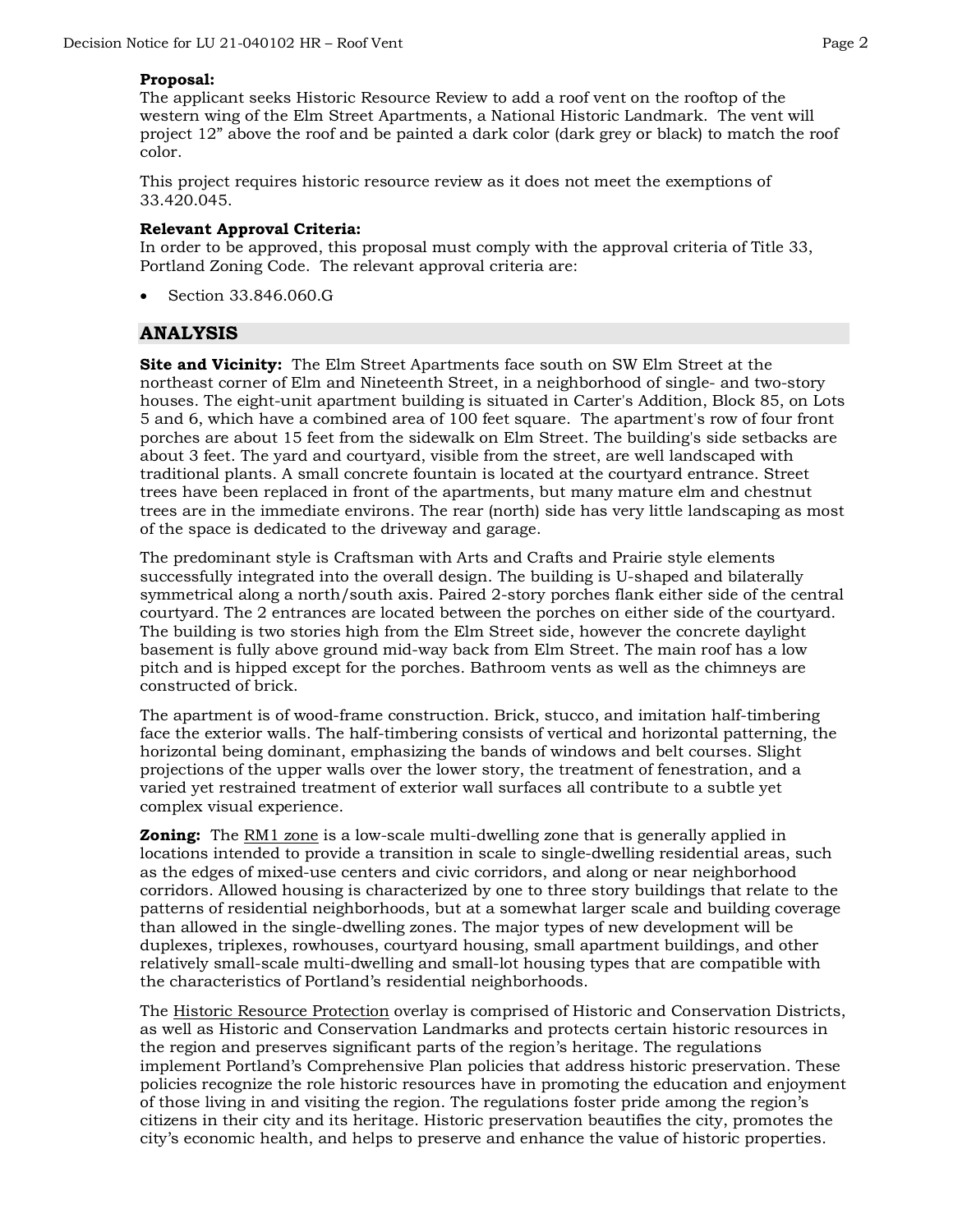**Land Use History:** City records indicate the following prior land use review: LU 20-157144 HR: Historic Resource Review approval for a roof vent.

**Agency Review:** A Notice of Proposal in your Neighborhood was mailed on **May 3, 2021**. The following Bureaus have responded with no issues or concerns about the proposal:

- Life Safety Plan Review Section of BDS (see Exhibit E.1)
- Fire Bureau
- Site Development Section of BDS

**Neighborhood Review:** A Notice of Proposal in Your Neighborhood was mailed on **May 3, 2021**. No written responses have been received from either the Neighborhood Association or notified property owners in response to the proposal.

# **ZONING CODE APPROVAL CRITERIA**

## **Chapter 33.846.060 - Historic Resource Review**

## **Purpose of Historic Resource Review**

Historic Resource Review ensures the conservation and enhancement of the special characteristics of historic resources.

#### **Historic Resource Review Approval Criteria**

Requests for Historic Resource Review will be approved if the review body finds the applicant has shown that all of the approval criteria have been met.

**Findings:** The site is a designated Historic Landmark outside the Central City Plan District and not within in a Historic or Conservation District, and the proposal is for non-exempt treatments. Therefore, the proposal requires Historic Resource Review approval. The approval criteria are those listed in *33.846.060 G – Other Approval Criteria*.

#### **33.846.060 G - Other Approval Criteria**

- **1. Historic character.** The historic character of the property will be retained and preserved. Removal of historic materials or alteration of features and spaces that contribute to the property's historic significance will be avoided.
- **2. Record of its time.** The historic resource will remain a physical record of its time, place, and use. Changes that create a false sense of historic development, such as adding conjectural features or architectural elements from other buildings will be avoided;
- **3. Historic changes.** Most properties change over time. Those changes that have acquired historic significance will be preserved.
- **4. Historic features.** Generally, deteriorated historic features will be repaired rather than replaced. Where the severity of deterioration requires replacement, the new feature will match the old in design, color, texture, and other visual qualities and, where practical, in materials. Replacement of missing features must be substantiated by documentary, physical, or pictorial evidence.
- **5. Historic materials.** Historic materials will be protected. Chemical or physical treatments, such as sandblasting, that cause damage to historic materials will not be used.
- **6. Archaeological resources.** Significant archaeological resources affected by a proposal will be protected and preserved to the extent practical. When such resources are disturbed, mitigation measures will be undertaken.
- **7. Differentiate new from old.** New additions, exterior alterations, or related new construction will not destroy historic materials that characterize a property. New work will be differentiated from the old.
- **8. Architectural compatibility.** New additions, exterior alterations, or related new construction will be compatible with the resource's massing, size, scale, and architectural features. When retrofitting buildings or sites to improve accessibility for persons with disabilities, design solutions will not compromise the architectural integrity of the historic resource.
- **9. Preserve the form and integrity of historic resources.** New additions and adjacent or related new construction will be undertaken in such a manner that if removed in the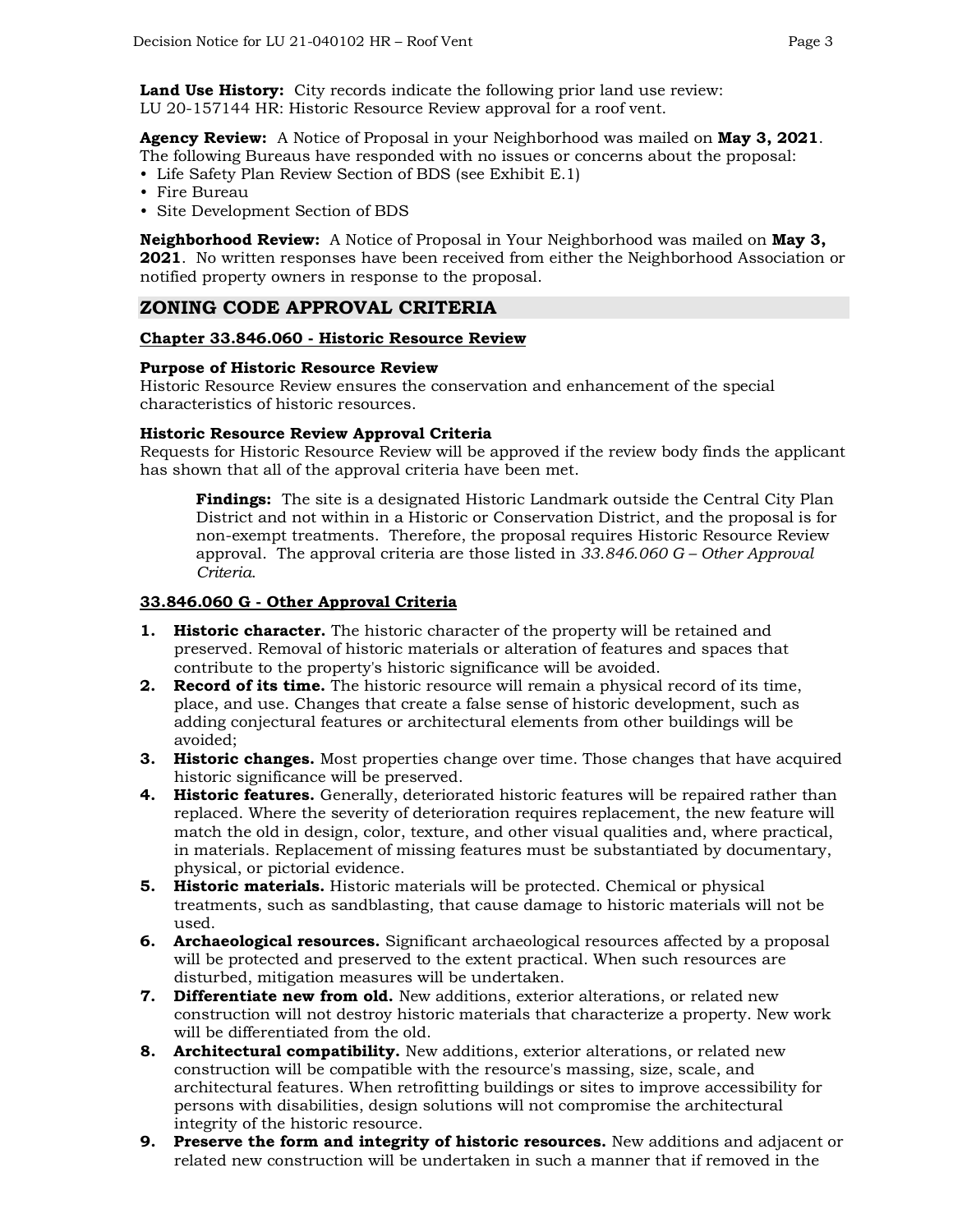future, the essential form and integrity of the historic resource and its environment would be unimpaired; and

**10. Hierarchy of compatibility.** Exterior alterations and additions will be designed to be compatible primarily with the original resource, secondarily with adjacent properties, and finally, if located within a Historic or Conservation District, with the rest of the district. Where practical, compatibility will be pursued on all three levels.

**Findings for 1-10:** The proposal meets these criteria as follows:

- Currently, there are 57 penetrations in the roof. This proposal will add one additional penetration, allowing gas utility to be provided to this unit, consistent with the other seven units in the building. No changes to the exterior of the building are otherwise proposed.
- The vent is located in alignment with the vent immediately north providing symmetry with other roof intrusions. Similar to the other vents, the vent will project 12" above the roof and be painted a dark matte color (dark grey or black) to match the roof shingles and blend in with the roof.
- The material and shape of the vent will distinguish it as new given the square brick roof projections off the original structure.
- No removal of historic materials nor alteration of features and spaces that contribute to the property's historic significance will occur with this proposal.
- The proposal will not modify any historic features of the existing building. The vents will be added to the existing non-historic composition shingle roof material and painted to match the roof color.
- There are no historic materials on the roof that would be affected.
- There are no impacts to any potential archaeological resources by the proposed venting on the roof.
- If the vents are to be removed in the future, there will not be impacts to the essential form and integrity of the building. Painting the vents to match to roof color ensures compatibility of the new materials with the historic structure. The scale of the new roof vents is small given the size of the structure.

*These criteria have been met.*

# **DEVELOPMENT STANDARDS**

Unless specifically required in the approval criteria listed above, this proposal does not have to meet the development standards in order to be approved during this review process. The plans submitted for a building or zoning permit must demonstrate that all requirements of Title 11 can be met, and that all development standards of Title 33 can be met or have received an Adjustment or Modification via a land use review, prior to the approval of a building or zoning permit.

# **CONCLUSIONS**

The purpose of the Historic Resource Review process is to ensure that additions, new construction, and exterior alterations to historic resources do not compromise their ability to convey historic significance. This proposal meets the applicable Historic Resource Review criteria and therefore warrants approval.

# **ADMINISTRATIVE DECISION**

Approval of a roof vent per the approved site plans, Exhibits C-1 through C-3, signed and dated 6/9/21, subject to the following conditions:

- A. As part of the building permit application submittal, the following development-related conditions (B through C) must be noted on each of the four required site plans or included as a sheet in the numbered set of plans. The sheet on which this information appears must be labeled "ZONING COMPLIANCE PAGE- Case File LU 21-040102 HR." All requirements must be graphically represented on the site plan, landscape, or other required plan and must be labeled "REQUIRED."
- B. At the time of building permit submittal, a signed Certificate of Compliance form [\(https://www.portlandoregon.gov/bds/article/623658\)](https://www.portlandoregon.gov/bds/article/623658) must be submitted to ensure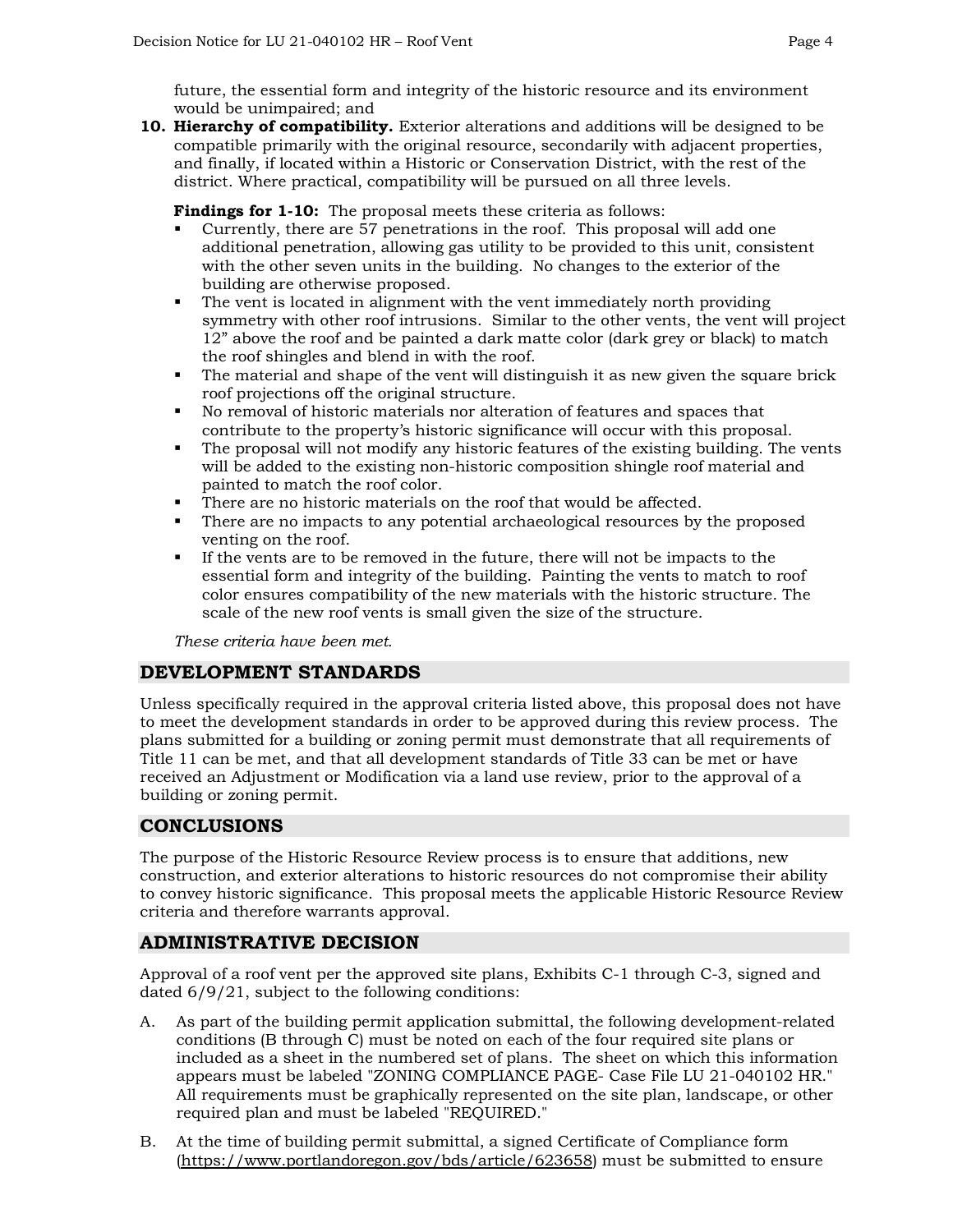the permit plans comply with the Design/Historic Resource Review decision and approved exhibits.

C. No field changes allowed.

**Staff Planner: Staci Monroe Decision rendered by:**  $\frac{1}{2}$   $\frac{1}{2}$   $\frac{1}{2}$   $\frac{1}{2}$   $\frac{1}{2}$   $\frac{1}{2}$   $\frac{1}{2}$   $\frac{1}{2}$   $\frac{1}{2}$   $\frac{1}{2}$   $\frac{1}{2}$   $\frac{1}{2}$   $\frac{1}{2}$   $\frac{1}{2}$   $\frac{1}{2}$   $\frac{1}{2}$   $\frac{1}{2}$   $\frac{1}{2}$   $\frac{1}{2}$   $\frac{1}{2$ By authority of the Dire

# **Decision mailed 6/11/21**

**About this Decision.** This land use decision is **not a permit** for development. Permits may be required prior to any work. Contact the Development Services Center at 503-823- 7310 for information about permits.

**Procedural Information.** The application for this land use review was submitted on April 23, 2021, and was determined to be complete on April 29, 2021.

*Zoning Code Section 33.700.080* states that Land Use Review applications are reviewed under the regulations in effect at the time the application was submitted, provided that the application is complete at the time of submittal, or complete within 180 days. Therefore, this application was reviewed against the Zoning Code in effect on April 23, 2021.

*ORS 227.178* states the City must issue a final decision on Land Use Review applications within 120-days of the application being deemed complete. The 120-day review period may be waived or extended at the request of the applicant. In this case, the applicant did not waive or extend the 120-day review period. Unless extended by the applicant, **the 120 days will expire on 8/27/21.**

## **Some of the information contained in this report was provided by the applicant.**

As required by Section 33.800.060 of the Portland Zoning Code, the burden of proof is on the applicant to show that the approval criteria are met. The Bureau of Development Services has independently reviewed the information submitted by the applicant and has included this information only where the Bureau of Development Services has determined the information satisfactorily demonstrates compliance with the applicable approval criteria. This report is the decision of the Bureau of Development Services with input from other City and public agencies.

**Conditions of Approval.** If approved, this project may be subject to a number of specific conditions, listed above. Compliance with the applicable conditions of approval must be documented in all related permit applications. Plans and drawings submitted during the permitting process must illustrate how applicable conditions of approval are met. Any project elements that are specifically required by conditions of approval must be shown on the plans, and labeled as such.

These conditions of approval run with the land, unless modified by future land use reviews. As used in the conditions, the term "applicant" includes the applicant for this land use review, any person undertaking development pursuant to this land use review, the proprietor of the use or development approved by this land use review, and the current owner and future owners of the property subject to this land use review.

**This decision, and any conditions associated with it, is final.** It may be appealed to the Oregon Land Use Board of Appeals (LUBA), within 21 days of the date the decision is mailed, as specified in the Oregon Revised Statute (ORS) 197.830. Among other things, ORS 197.830 requires that a petitioner at LUBA must have submitted written testimony during the comment period for this land use review. Contact LUBA at 775 Summer St NE Suite 330, Salem, OR 97301-1283 or phone 1-503-373-1265 for further information.

The file and all evidence on this case are available for your review by appointment only. Please call the Request Line at our office, 1900 SW Fourth Avenue, Suite 5000, phone 503- 823-7617, to schedule an appointment. I can provide some information over the phone. Copies of all information in the file can be obtained for a fee equal to the cost of services.